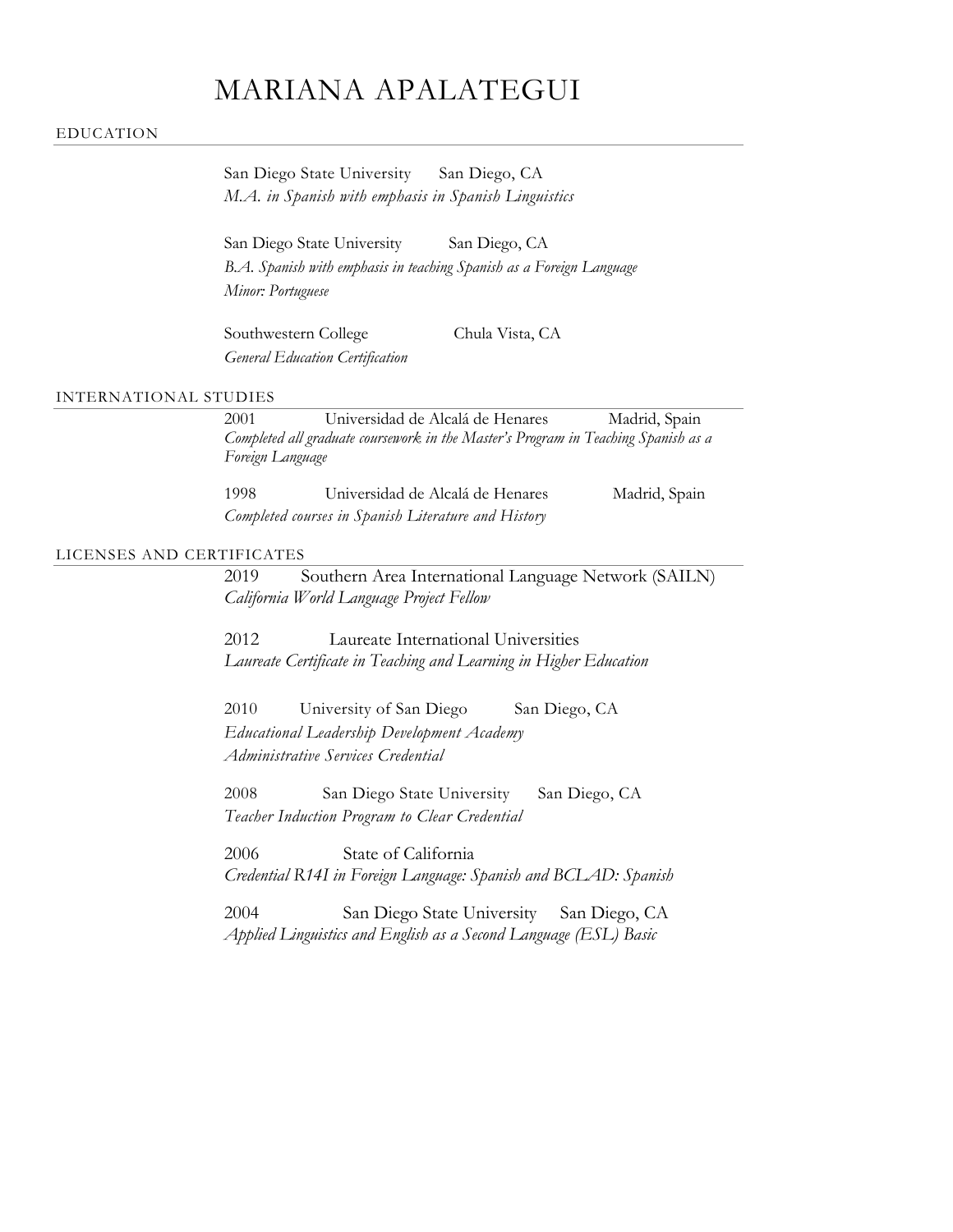Fall 2020- Present SDSU Research Foundation San Diego, CA *ELP/CLS Spanish Instructor* Co-create curriculum and teach/prepare military students for deployment to Spanish speaking countries. Students are also prepared to take the OPI and DLP at the end of the course. Summer 2020 Private Tutoring San Diego, CA *Medical Spanish Instructor* Create curriculum and teach Pharmacist Spanish to interact with patients and provide consultations in Spanish. Summer 2020 - Present LARC SAILN San Diego, CA *Strand B Developer & Lead* Co-create curriculum and teach a professional development course for world language teachers that focuses on the Interpretive Mode of Communication of the ACTFL World Standards January 2019 – Present Point Loma Nazarene University San Diego, CA *Adjunct Spanish Professor* Create and implement reading, writing, listening, and speaking activities Responsible for curriculum and assessment Organize and attend cultural events for students Teach First Course (Spanish 1001) and Second Course in Spanish (Spanish 1002) September 2017– Present New School of Architecture and Design San Diego, CA *Adjunct Spanish Professor* Create and implement reading, writing, listening, speaking and cultural activities for Architecture and Construction Management Students Responsible for curriculum and assessment Teach First Course (Spanish 111), Second Course in Spanish (Spanish 112) and Third Course in Spanish (Spanish 113) February 2011- Present Torah High School La Jolla, CA *AP Spanish Language/Culture and AP Spanish Literature/Culture Teacher* Teach Advanced Placement Spanish Language/Culture and Spanish Literature/Culture Create curriculum based on College Board Standards and State Standards July 2010– May 2013 New School of Architecture and Design San Diego, CA *Adjunct Spanish Professor* Chair of Program Academic Curriculum and Assessments Committee Create and implement reading, writing, speaking and cultural activities for Construction Management Students Responsible for assessment Teach First Course (Spanish 111), Second Course in Spanish (Spanish 112) and Third Course in Spanish (Spanish 113) September 2005– June 2009 Cortez Hill Academy San Diego, CA *ELL Coordinator/Head of Modern Languages Department*

Administrative Duties Assistant Principal STAR Test Coordinator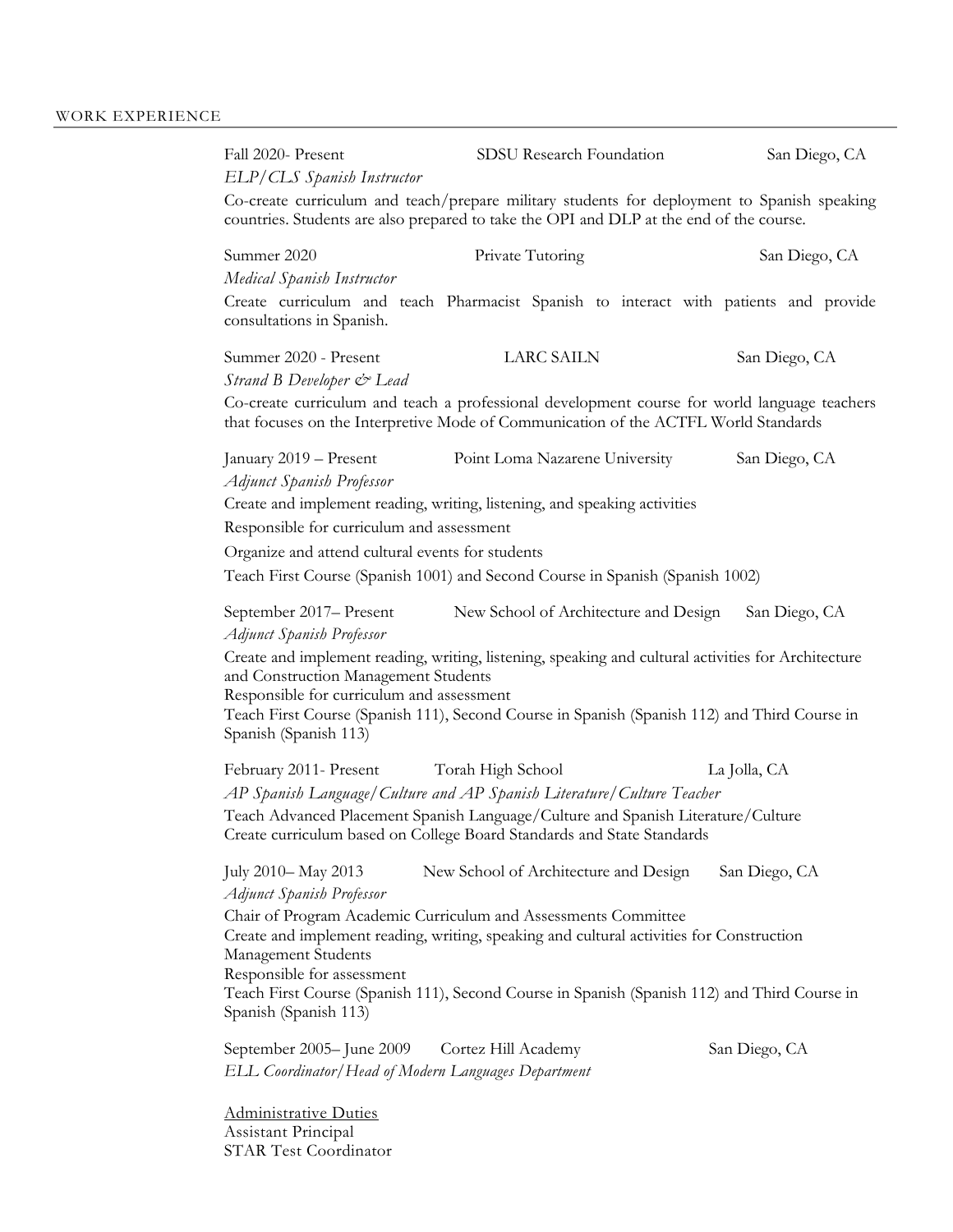504 Coordinator (Section 504 of the Rehabilitation Act and the Americans with Disabilities Act)

English Language Learner Coordinator Conduct Informal Teacher Observations Member School Safety Team Board Member Conduct professional develop workshops for teachers

## Instructional Duties

Teach AP Spanish Language, Spanish as a Foreign Language I/II and III/IV, Spanish as a Heritage Language I/II and III/IV, and History of Latin America Create curriculum for all Spanish courses approved by UC A-G Department for CA high schools Design and implement reading, writing, speaking and cultural activities based on California State Standards for Foreign Languages Responsible for assessment and creation of testing material Advisor of Dance Committee Serve as a College Advisor and Counselor Create a Spanish Language PTA Translate official school documents Interpret for teachers, resource specialist and principal in all meetings

August 2004 – August 2007 San Diego Mesa College San Diego, CA

## *Adjunct Spanish Professor*

Create and implement reading, writing, speaking and cultural activities for students of Spanish as a second language

Responsible for assessment Teach First Course (Spanish 101), Second Course in Spanish (Spanish 102) and Fourth Course in Spanish (Spanish 202)

January 2005– June 2005 Pershing Middle School San Diego, CA

## *Long Term Substitute Teacher*

Teach Spanish III/IV and First Year Spanish for Spanish Speakers. Create and implement reading, writing, speaking and cultural activities for students of Spanish as a second language and Spanish for Spanish Speakers.

Responsible for assessment and creation of testing material

January 2004 – August 2004 Cajon Valley School District El Cajon, CA

*ELD Test Site Administrator*

Translate official school documents.

Work as an interpreter in Parent/Teacher meetings.

Administer CELDT Tests to students.

Meet with parents to talk about CELDT Test scores and the Bilingual Program options offered to their children.

January 2000 – December 2003 San Diego State University San Diego, CA

*Spanish Teaching Associate*

Create and implement reading, writing, speaking and cultural activities for students of Spanish as a Second Language

Responsible for assessment and creation of testing material

Attend monthly developmental staff meetings

Teach all levels (101,102 and 103) elementary, intermediate and advanced Spanish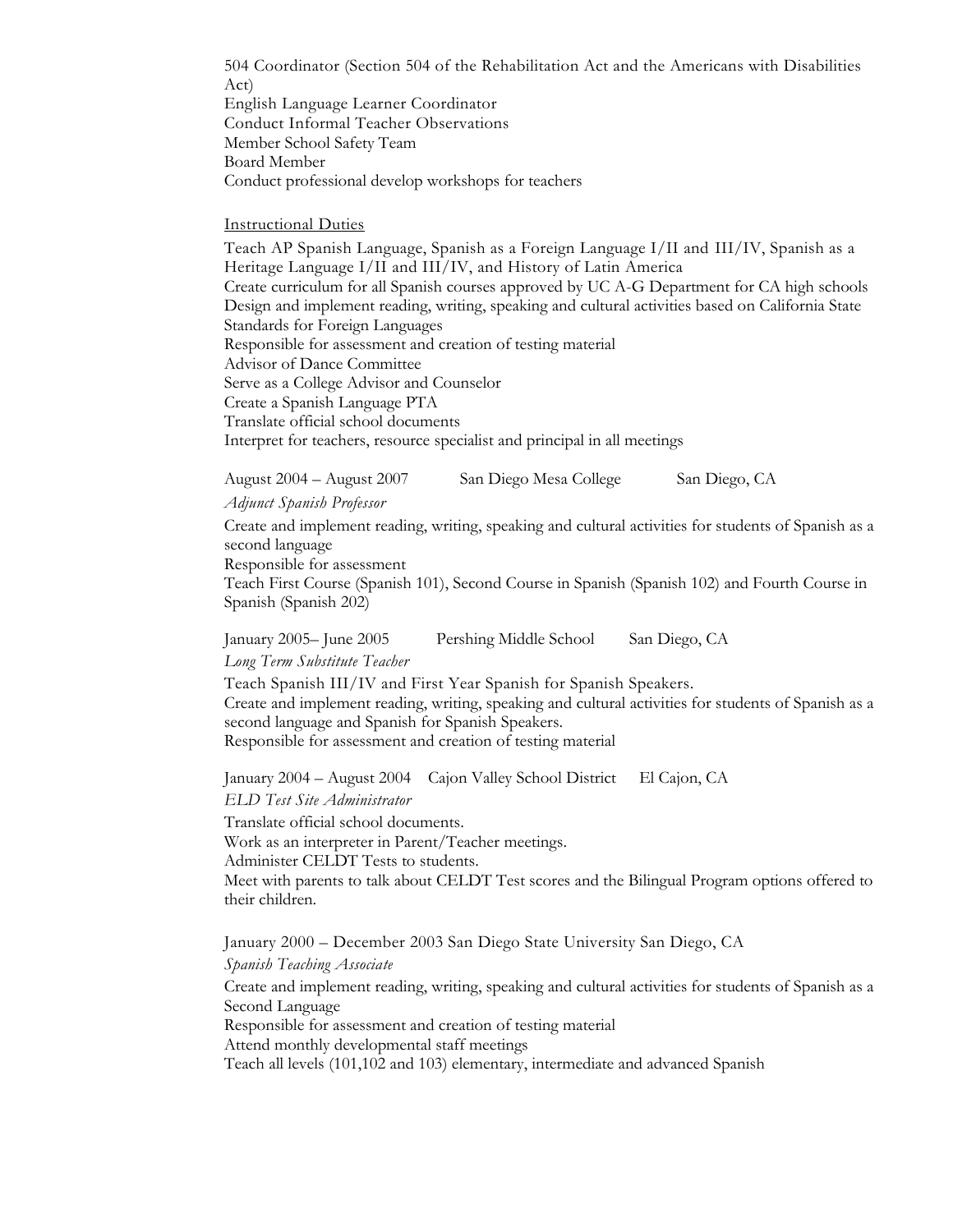2000-2001 Universidad de Alcalá Madrid, Spain *ESL Instructor* Create and implement conversational activities for ESL students Responsible for assessment and creation of testing material Work with university students who had diverse levels of English 1999-2001 InterNexus Language School La Jolla, CA *ESL Instructor* Create and implement reading, writing, speaking and cultural activities for ESL students Responsible for assessment and placement of students Work with students from diverse backgrounds

#### PRESENTATIONS AND PUBLICATIONS

| California Language Teacher Associate Virtual Conference<br>PACE Lesson Model                                                                                                                                                         | Online 2021              |
|---------------------------------------------------------------------------------------------------------------------------------------------------------------------------------------------------------------------------------------|--------------------------|
| Foreign Language Council of San Diego Conference<br>PACE Lesson Model                                                                                                                                                                 | San Diego, CA (2019)     |
| SDSU Language Acquisition Resource Center : The SMaLL Portal San Diego, CA (2012)<br>Lesson Plan "Mi historia laboral"                                                                                                                |                          |
| California Language Teachers Association.<br>"Using Art as a Tool to Teach Literature"                                                                                                                                                | Santa Clara, CA (2011)   |
| "Cuisine in the Foreign Language Classroom."<br>California Language Teachers Association.<br>"Using Art to Teach History"                                                                                                             | San Diego, CA (2010)     |
| Cortez Hill Academy<br>"Educational Law: Teacher and Student Right's"<br>"Differentiated Instruction Across the Curriculum"<br>"Section 504 of the Rehabilitation Act and the Americans with Disabilities Act: Rules and Regulations" | San Diego, CA, 2005-2008 |

*"English Language Development Instructional Methodologies" "Instructional Improvement Plan"*

Master's Thesis: *Spanish Language Use and Attitudes in San Diego County: Samples of High School and College Students* (August 2008)

San Diego State University San Diego, CA, 2007. *The presentation is entitled "Spanish Language Use and Attitudes in San Diego County. Samples of High School and College Students"*

## PROFESSIONAL DEVELOPMENT

ACTFL Spring Series SAILIN TIER I, II, III, IV SDSU/LARC Unpacking New World Language Standards presented by Christine Lanphere SDSU/LARC Building Proficiency Across Communication Modes presented by Joshua Cabral SDSU/LARC Thematic Unit Design: Performance Towards Proficiency presented by Donna Clementi LARC/SDSU Comprehensible Input for Spanish Teachers presented by Tina Hargaden SDSU/LARC Social Media and Language Teaching Workshop SDSU/Department of Defense Passage Rating Workshop California Language Teachers Association Wiley Higher Education Online Web Seminars USD Spotlight Education Speaker Series